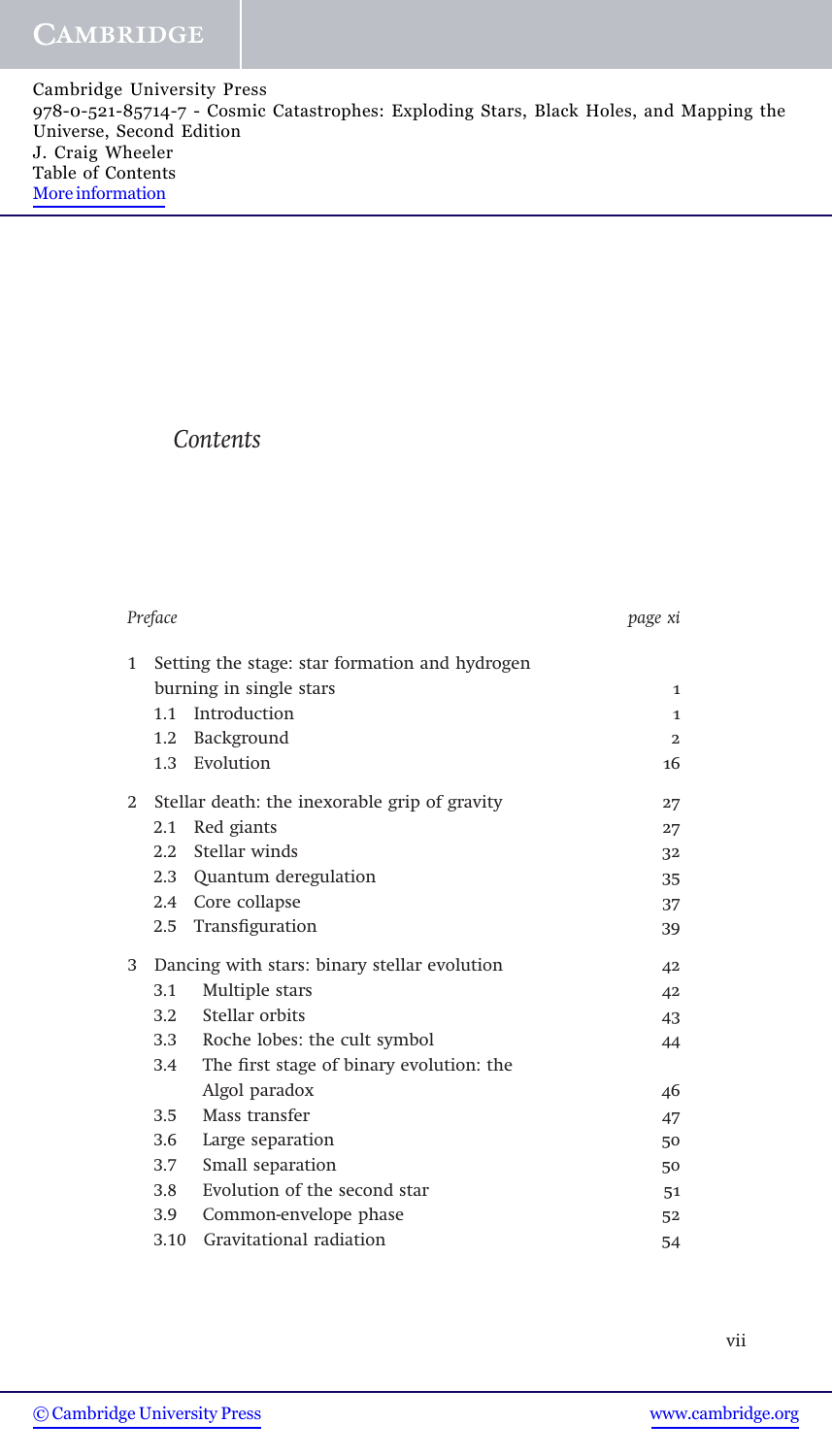| Cambridge University Press                                                             |
|----------------------------------------------------------------------------------------|
| 978-0-521-85714-7 - Cosmic Catastrophes: Exploding Stars, Black Holes, and Mapping the |
| Universe, Second Edition                                                               |
| J. Craig Wheeler                                                                       |
| Table of Contents                                                                      |
| More information                                                                       |
|                                                                                        |

## viii Contents

| $\overline{4}$ |                                  | Accretion disks: flat stars                  | 55  |
|----------------|----------------------------------|----------------------------------------------|-----|
|                |                                  | 4.1 The third object                         | 55. |
|                | 4.2                              | How a disk forms                             | 56  |
|                |                                  | 4.3 Let there be light – and X-rays          | 58  |
|                |                                  | 4.4 A source of friction                     | 58  |
|                |                                  | 4.5 A life of its own                        | 61  |
|                |                                  | 4.6 Fat centers? the DAF zoo                 | 65  |
| 5              |                                  | White dwarfs: quantum dots                   | 68  |
|                | 5.1                              | Single white dwarfs                          | 68  |
|                | 5.2                              | Cataclysmic variables                        | 69  |
|                | 5.3                              | The origin of cataclysmic variables          | 72  |
|                | 5.4                              | The final evolution of cataclysmic variables | 75  |
| 6              | Supernovae: stellar catastrophes | 79                                           |     |
|                |                                  | 6.1 Observations                             | 79  |
|                |                                  | 6.2 The fate of massive stars                | 84  |
|                |                                  | 6.3 Element factories                        | 87  |
|                |                                  | 6.4 Collapse and explosion                   | 88  |
|                | 6.5                              | Polarization and jets: new observations      |     |
|                |                                  | and new concepts                             | 93  |
|                |                                  | 6.6 Type Ia supernovae: the peculiar breed   | 102 |
|                | 6.7                              | Light curves: radioactive nickel             | 111 |
| 7              |                                  | Supernova 1987A: lessons and enigmas         | 118 |
|                | 7.1                              | The large magellanic cloud awakes            | 118 |
|                | 7.2                              | The onset                                    | 120 |
|                | 7.3                              | Lessons from the progenitor                  | 128 |
|                | 7.4                              | Neutrinos!                                   | 132 |
|                | 7.5                              | Neutron star?                                | 133 |
|                | 7.6                              | The light curve                              | 134 |
|                | 7.7                              | This cow's not spherical                     | 135 |
|                | 7.8                              | Rings and jets                               | 136 |
|                | 7.9                              | Other firsts                                 | 139 |
| 8              |                                  | Neutron stars: atoms with attitude           | 141 |
|                | 8.1                              | History - theory leads, for once             | 141 |
|                | 8.2                              | The nature of pulsars - not little green men | 143 |
|                | 8.3                              | Pulsars and supernovae - a game              |     |
|                |                                  | of hide and seek                             | 147 |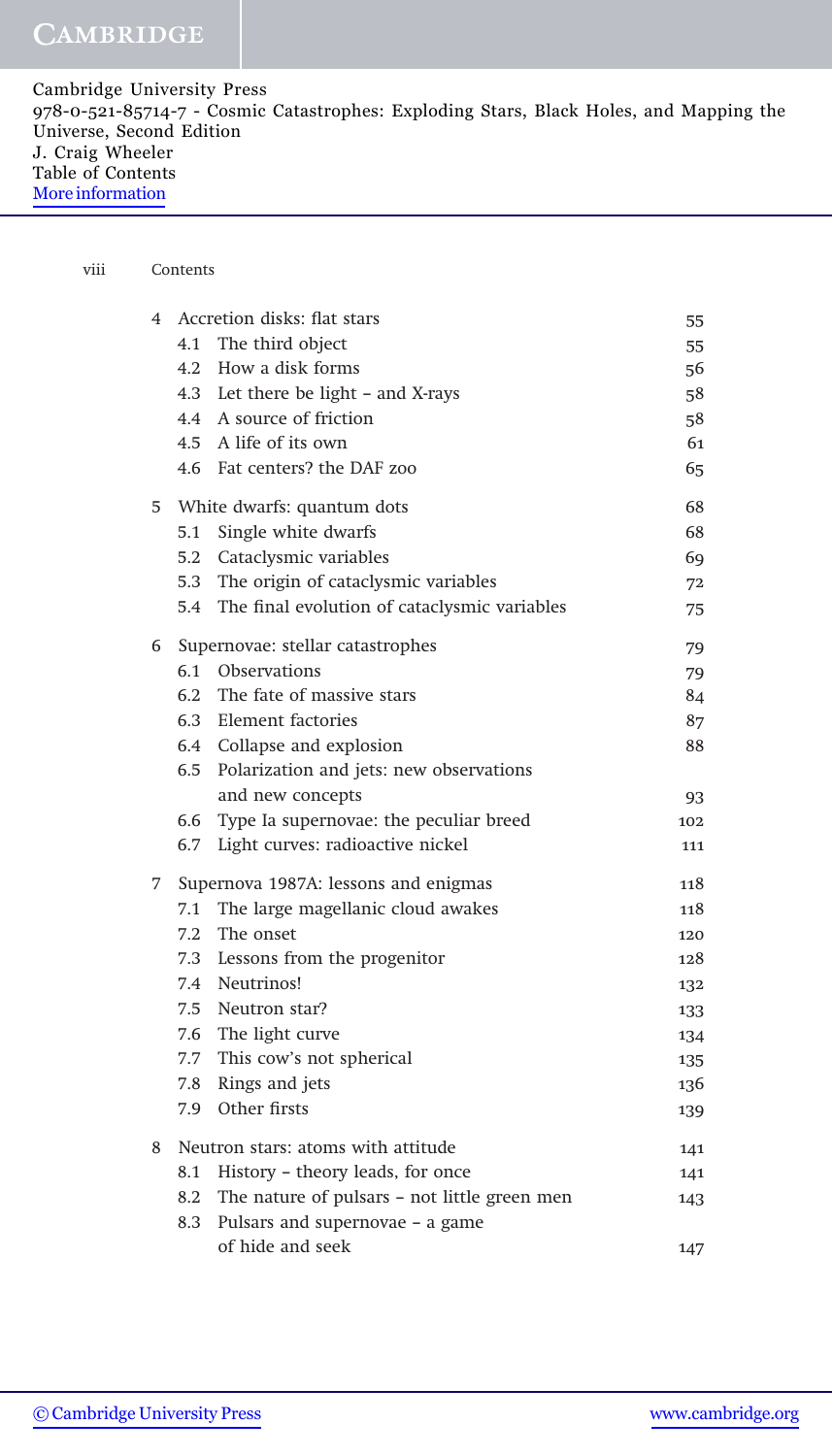Cambridge University Press 978-0-521-85714-7 - Cosmic Catastrophes: Exploding Stars, Black Holes, and Mapping the Universe, Second Edition J. Craig Wheeler Table of Contents [More information](http://www.cambridge.org/0521857147)

|       |                                                 | Contents |
|-------|-------------------------------------------------|----------|
|       |                                                 |          |
| 8.4   | Neutron star structure – iron skin and          |          |
|       | superfluid guts                                 | 148      |
| 8.5   | Binary pulsars - "tango por dos"                | 152      |
| 8.6   | X-rays from neutron stars - hints               |          |
|       | of a violent Universe                           | 156      |
| 8.7   | X-ray flares - a story retold                   | 162      |
| 8.8   | The Rapid Burster - none of the above           | 165      |
| 8.9   | Millisecond pulsars                             | 167      |
| 8.10  | Soft gamma-ray repeaters - reach out            |          |
|       | and touch someone                               | 170      |
|       | 8.11 Geminga                                    | 174      |
| 9     | Black holes in theory: into the abyss           | 176      |
| 9.1   | Why black holes?                                | 176      |
| 9.2   | The event horizon                               | 179      |
| 9.3   | Singularity                                     | 180      |
| 9.4   | Being a treatise on the general nature of death |          |
|       | within a black hole                             | 182      |
| 9.5   | Black holes in space and time                   | 183      |
| 9.6   | Black-hole evaporation: Hawking radiation       | 195      |
| 9.7   | Fundamental properties of black holes           | 198      |
| 9.8   | Inside black holes                              | 199      |
|       | 10 Black holes in fact: exploring the reality   | 207      |
| 10.1  | The search for black holes                      | 207      |
| 10.2  | Cygnus X-1                                      | 209      |
| 10.3  | Other suspects                                  | 211      |
| 10.4  | Black-hole X-ray novae                          | 213      |
| 10.5  | The nature of the outburst                      | 215      |
| 10.6  | Lessons from the X-rays                         | 216      |
| 10.7  | SS 433                                          | 219      |
| 10.8  | Miniquasars                                     | 221      |
| 10.9  | Giants among us                                 | 223      |
| 10.10 | The middle ground                               | 227      |
| 11    | Gamma-ray bursts, black holes and the Universe: |          |
|       | long, long ago and far, far away                | 229      |
| 11.1  | Gamma-ray bursts: yet another cosmic mystery    | 229      |
| 11.2  | The revolution                                  | 233      |
| 11.3  | The shape of things                             | 239      |
|       |                                                 |          |

 $i\mathrm{x}$